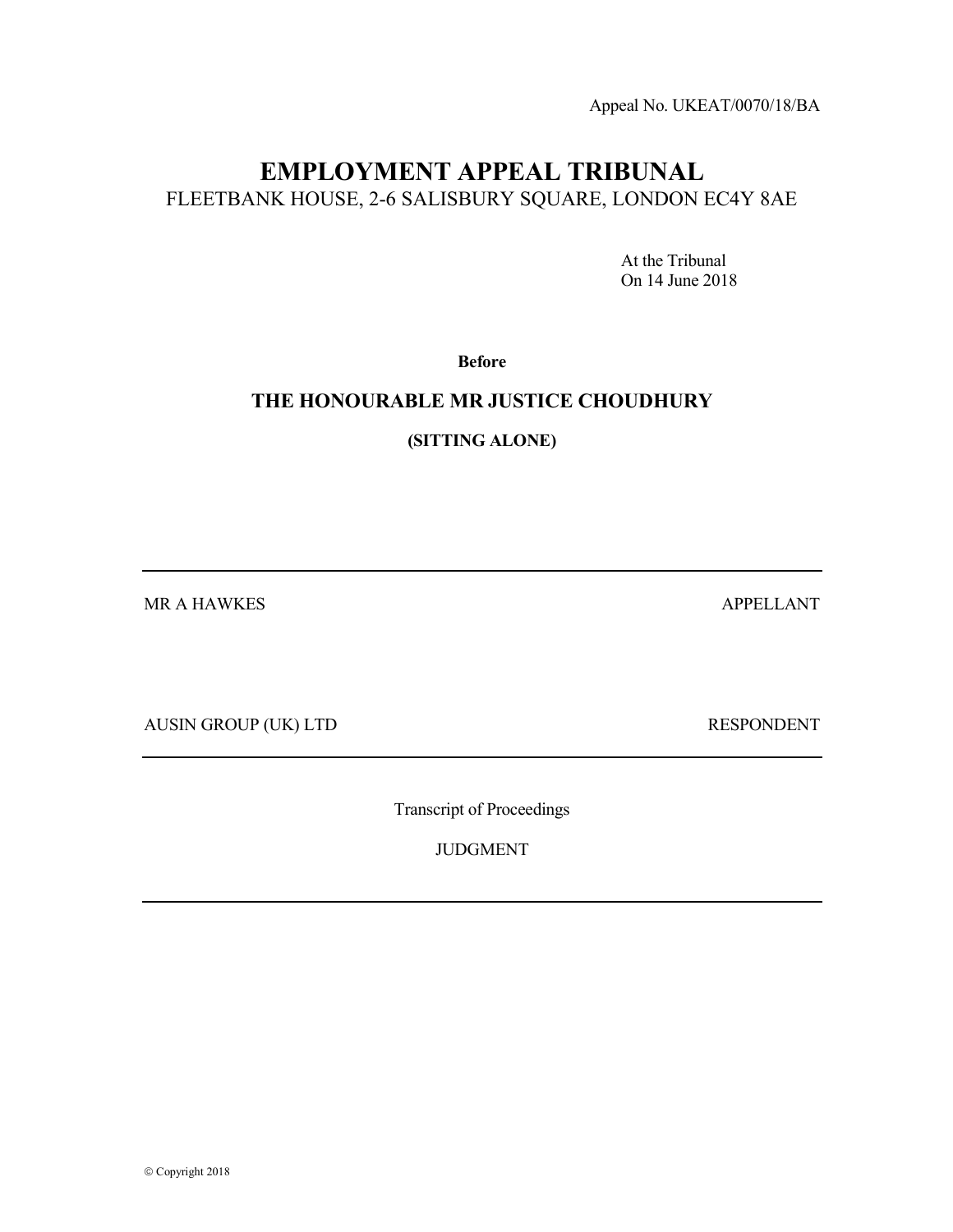# **APPEARANCES**

For the Appellant MR RAD KOHANZAD (of Counsel)

For the Respondent MR JEFFREY BACON (of Counsel) Instructed by: AN Law Solicitors Warnford Court 29 Throgmorton Street London EC2N 2AT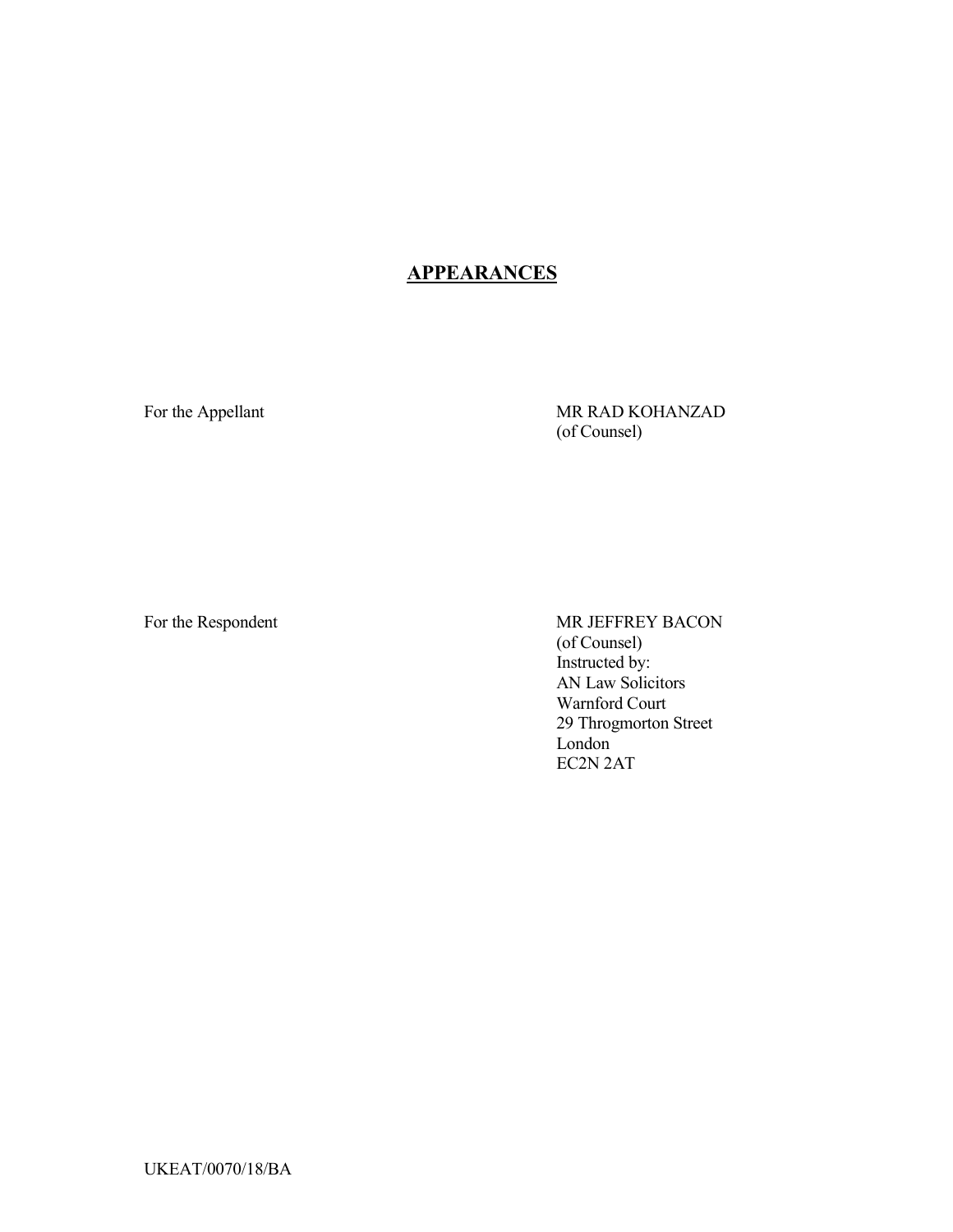### **SUMMARY**

UNFAIR DISMISSAL - Exclusions including worker/jurisdiction UNFAIR DISMISSAL - Reason for dismissal including substantial other reason UNFAIR DISMISSAL - Reasonableness of dismissal UNFAIR DISMISSAL - Polkey deduction

The Claimant was a Reservist in the Marines. He was dismissed without warning for some other substantial reason in that he had committed to undertake a seven-week training exercise abroad which was not something that the Respondent, a small employer, could accommodate. The ET found that the dismissal was not unfair. The Claimant contended that the ET erred in that in assessing fairness, it had considered questions relevant only to whether there ought to be a Polkey reduction. There was also a challenge to the ET's finding that there was nothing to indicate that if the Claimant had been warned that he might be dismissed he would have changed his mind.

As to the first ground of appeal, the EAT found that the ET had not erred in assessing fairness. Reading the Judgment as a whole it was clear that the ET had the correct test under section 98(4) Employment Rights Act 1996 in mind and had applied it correctly. Furthermore, the ET had made an express finding of fact that by the time of the dismissal meeting, the Claimant had already decided that he would be attending the exercise. In those circumstances, it was open to the ET to conclude that the failure to hold an earlier meeting would not have changed the position, and its analysis did not amount to an impermissible application of Polkey to the question of unfairness. The second ground was a challenge to a finding of fact in circumstances where there was ample evidence to support the ET's conclusions.

For these reasons, the appeal is dismissed.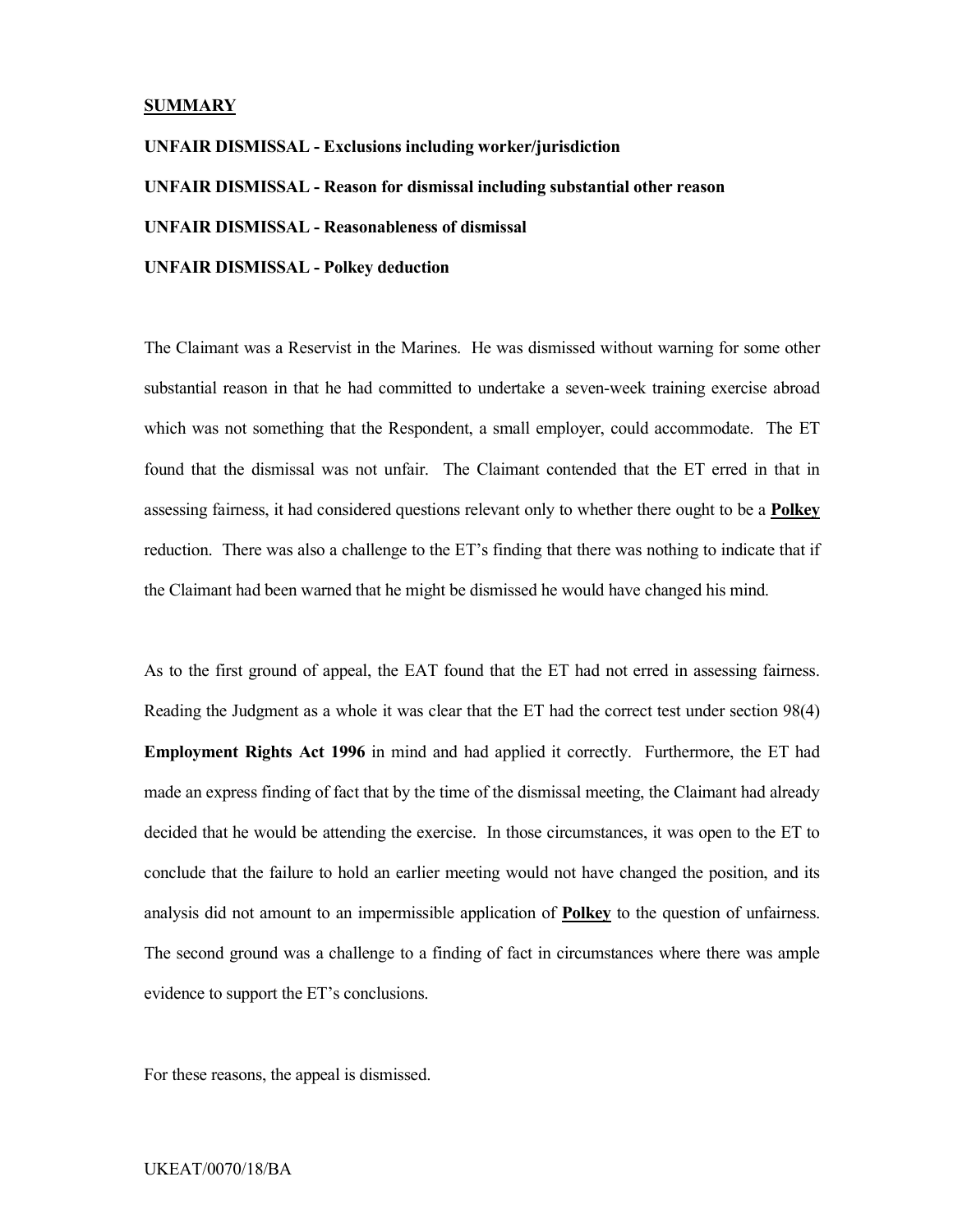A

B

C

D

### THE HONOURABLE MR JUSTICE CHOUDHURY

1. This appeal is concerned with whether the Employment Tribunal ("ET") sitting in London (Central) erred in its application of section 98(4) of the Employment Rights Act 1996 ("ERA") in dismissing the Claimant's application for unfair dismissal.

## Factual Background

2. The Respondent is a property and investment services business. Its main focus was on introducing clients from China to invest in London and the UK generally. The Claimant worked for the Respondent as a Business Development Manager. His role involved regular trips to China. During his interview for the position, the Claimant informed the Respondent that he was a Royal Marine volunteer reservist, that he would be required to undertake 28 days' training per year and that he would also require an additional week's unpaid holiday in order to fulfil his training requirements. He also informed the Respondent that there was always a risk that he would be called out for active service.

F

E

3. The Respondent, although a relatively small organisation in the UK, decided that it could accommodate the Claimant's commitment as a Royal Marine reservist and appointed him to the role of Business Development Manager commencing on 7 September 2015. His contract expressly provided that he was entitled to a week's unpaid holiday a year provided that he remained a Royal Marine reservist. As is to be expected, he was required to obtain the approval of his manager, Ms Alexandra Stuart-Robertson, or another senior staff member in advance of taking holiday.

H

G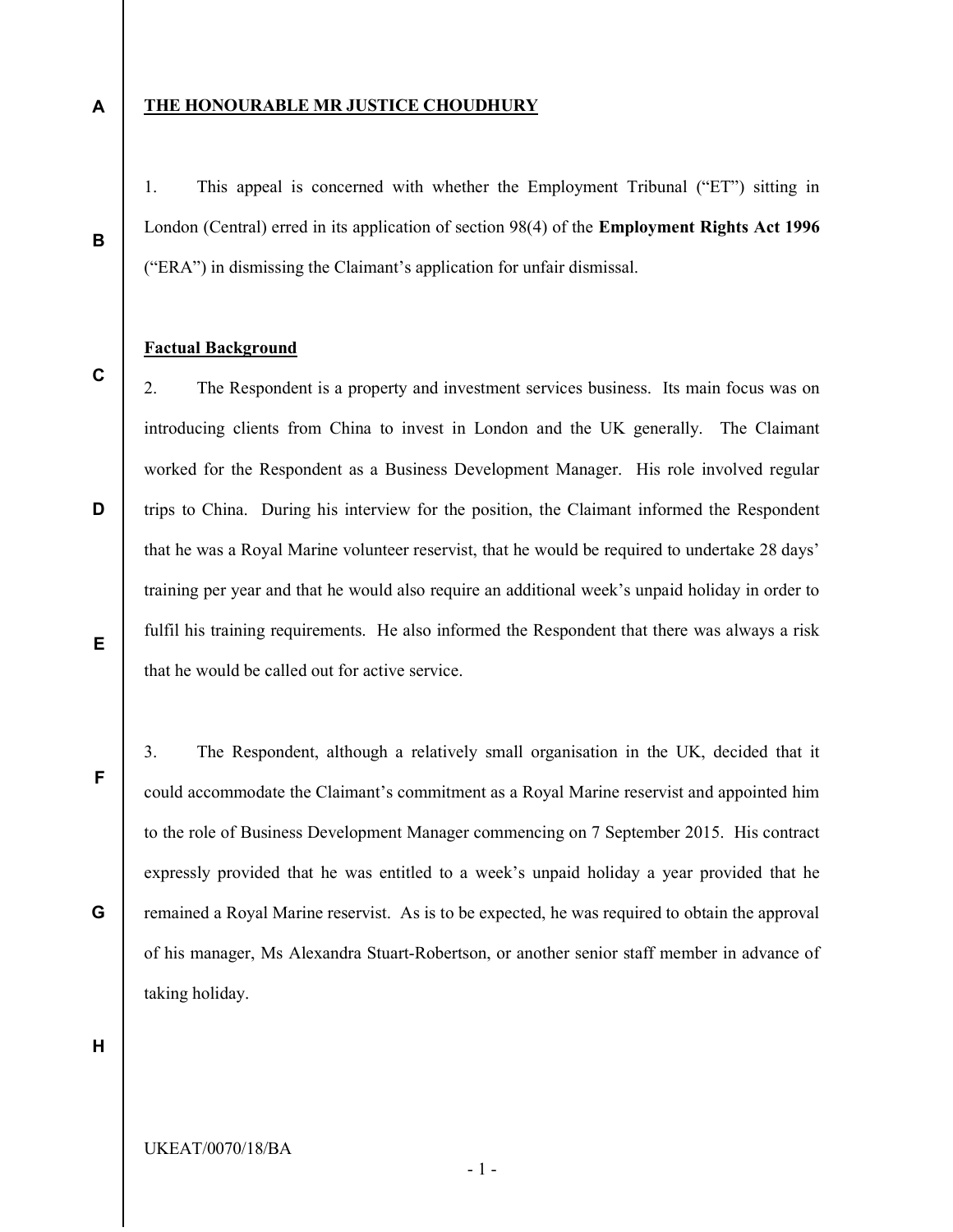4. At the beginning of June 2016, the Claimant put his name down with the Marines to be considered for a training exercise in California, known as Exercise Black Alligator ("the exercise"). The exercise would last for seven weeks continuously from 26 August until 16 October 2016. The Claimant was not obliged to undertake the exercise but volunteered to do it as an additional duties commitment. However, if he was accepted on to the exercise, he would be required to sign an additional duties commitment form, which would mean that he was obliged to attend the exercise.

C

D

E

F

A

B

5. On 28 June 2016, the Claimant received an email requiring him to attend a shooting range exercise on 30 June and five days' training from 4 to 8 July 2016, as a precursor to taking part in the exercise. The Claimant approached Ms Stuart-Robertson on the same day and requested leave in order to attend the shooting range and the five days preparatory training. He mentioned that he would also need to have time off for seven weeks from the middle of August to the middle of October.

6. He did not inform Ms Stuart-Robertson that he had volunteered for the seven-week training exercise and that it was not mandatory. The Tribunal found that the Claimant presented the exercise to Ms Stuart-Robertson as something that he had to do and she interpreted what he said to mean that he had been called up for active service, that being something which the Respondent had to accept. She told him that the Respondent would require something in writing.

G

H

7. On 1 July 2016, the Claimant completed an application form for leave on 30 June and from 4 to 8 July 2016. That leave was approved. The Claimant did not fill in any application form for leave regarding the exercise. On 15 July 2016, the Claimant received confirmation

- 2 -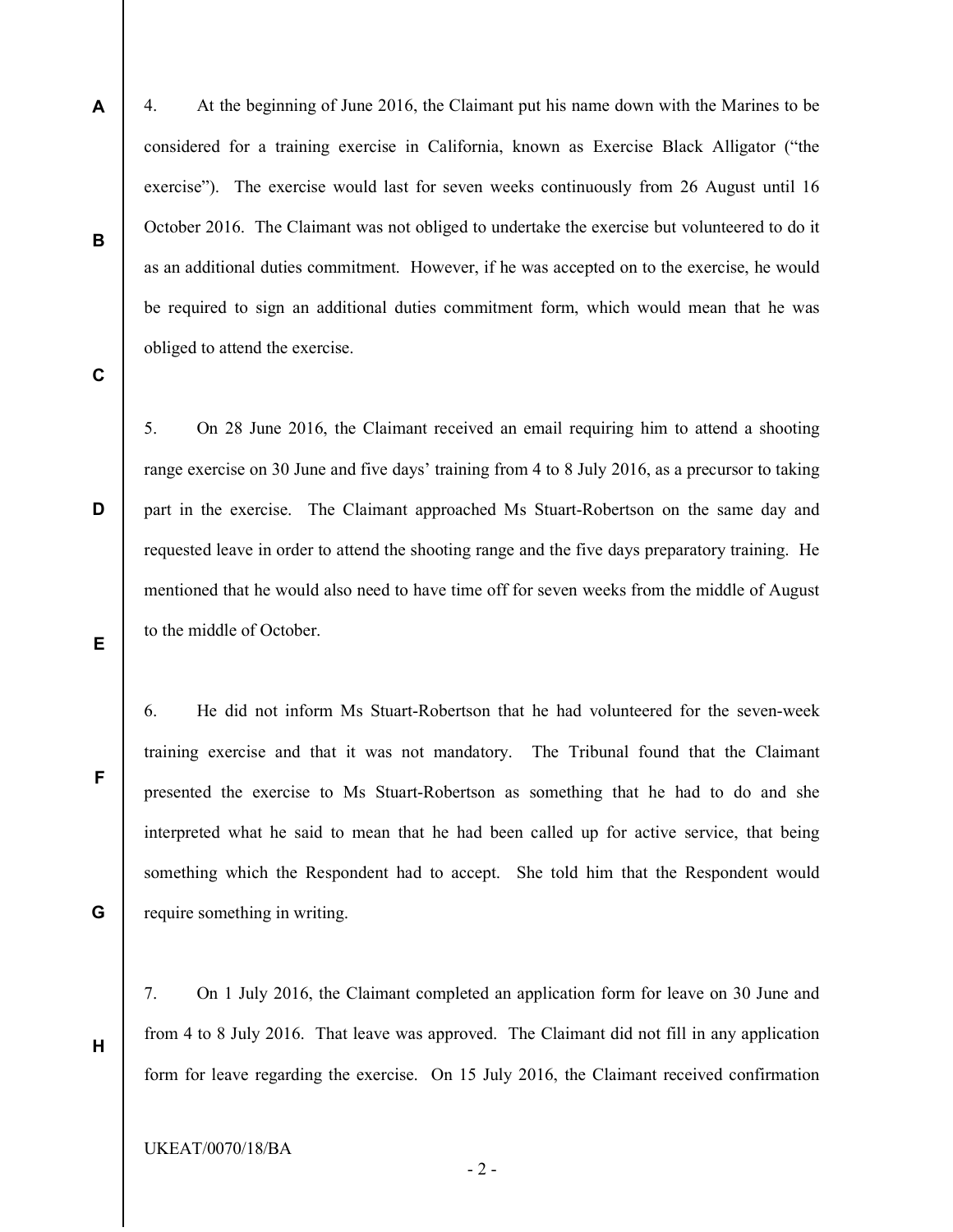- A that he would be able to take part in the exercise. Accordingly, he completed the additional duties commitment form on 22 July 2016. By doing so he became obliged to attend the exercise.
- B

C

D

F

G

H

8. Meanwhile, Ms Stuart-Robertson had made some enquiries as to the Respondent's obligations when reservists are called up for active service. Her enquiries led to her speaking to the Claimant's training officer, Captain Burlton, who explained that the exercise was voluntary and that there was no obligation on the employer to agree to it.

- E 9. By 25 July, Captain Burlton had sent Ms Stuart-Robertson a letter to which the Claimant had contributed explaining the benefits of the exercise to the Claimant as a Marine and to his employer. On Monday 1 August 2016, the Claimant sent Ms Stuart-Robertson an email telling her of the need to take the following Wednesday off as there were some things that he needed to complete prior to leaving for the exercise on 26 August.
	- 10. Ms Stuart-Robertson approved his leave for the Wednesday but expressed concern about the request for extended unpaid leave. She said that when he had first mentioned his need for leave, he had presented it to her as something which he was obliged to do. The Claimant responded by an email dated 2 August 2016. In that email he stated that he was obligated to undertake the training exercise and disagreed that he had presented his request in any other way than as part of the training he was required to undertake during the year.
	- 11. The Tribunal found that the nature of the response was such that he had made it clear that regardless of any concerns that his employer had, he was going to undertake the seven weeks' training. On 5 August, Ms Stuart-Robertson invited the Claimant to a meeting. At the
	- UKEAT/0070/18/BA

- 3 -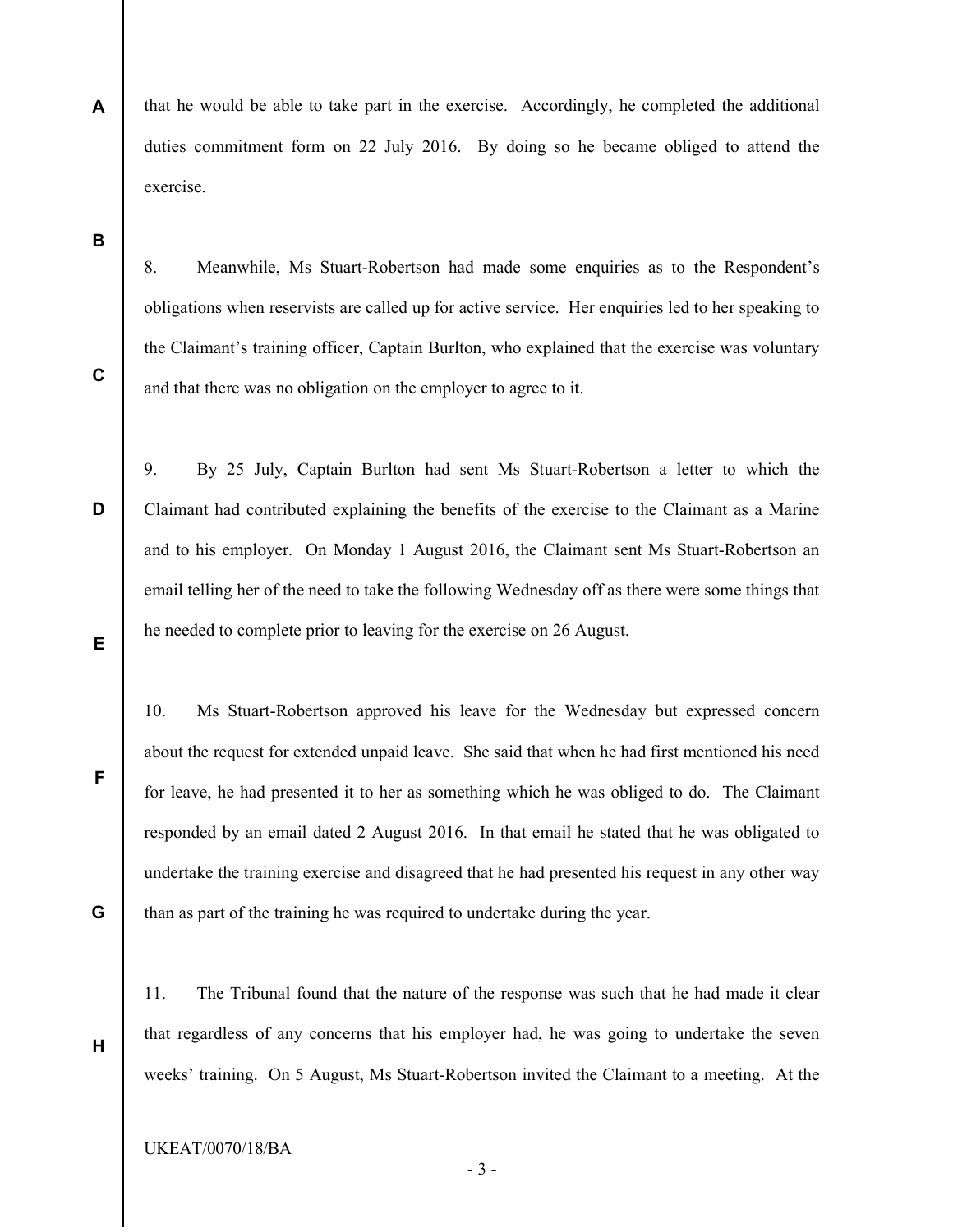A B meeting she told him that the Respondent had decided to make his role redundant. She also said that they had not expected his commitment to the Marines to be as significant as it had turned out to be and that the Respondent could not accommodate his absence from the business for seven weeks.

12. She also mentioned that they would never have approved seven weeks' leave to be taken

in one go. If she had appreciated that he was merely making a request for voluntary training, she would not have approved it. She also said that it was not sustainable for the business to have the most experienced person in sales out of the business for that period of time. The

C

D

E

F

G

meeting concluded with Ms Stuart-Robertson informing the Claimant that his employment was terminated as of that date and that he would be paid in lieu of notice. She handed him a letter confirming the termination of his employment. That letter stated as follows:

> "The reason for the termination of your employment because [sic] there is considerable cross over between the work that you do and that which I do and the upside that you would be independently developing leads and other opportunities has not taken place to the extent anticipated.

> This, coupled with your commitment to the Marines, which is far more extensive than we understood when we recruited you (1 weeks' [sic] extra leave unpaid), has meant that we, as a small employer in the UK, cannot sustain continuing your employment."

13. The Claimant was advised of his right to appeal. Whilst initially stating on 13 August that he would not be exercising his right to appeal, on 25 August he sent a further email to the Respondent saying that he had decided to exercise the right. However, the terms in which he sought to exercise a right of appeal appeared to the Respondent to be an invitation to enter into a financial settlement coupled with veiled threats as to the consequences of not doing so. On that basis, the Respondent declined to entertain his appeal.

H

14. The Claimant lodged proceedings in the ET claiming that he had been unfairly dismissed. The matter came before Employment Judge Grewal at a hearing held on 6 and 7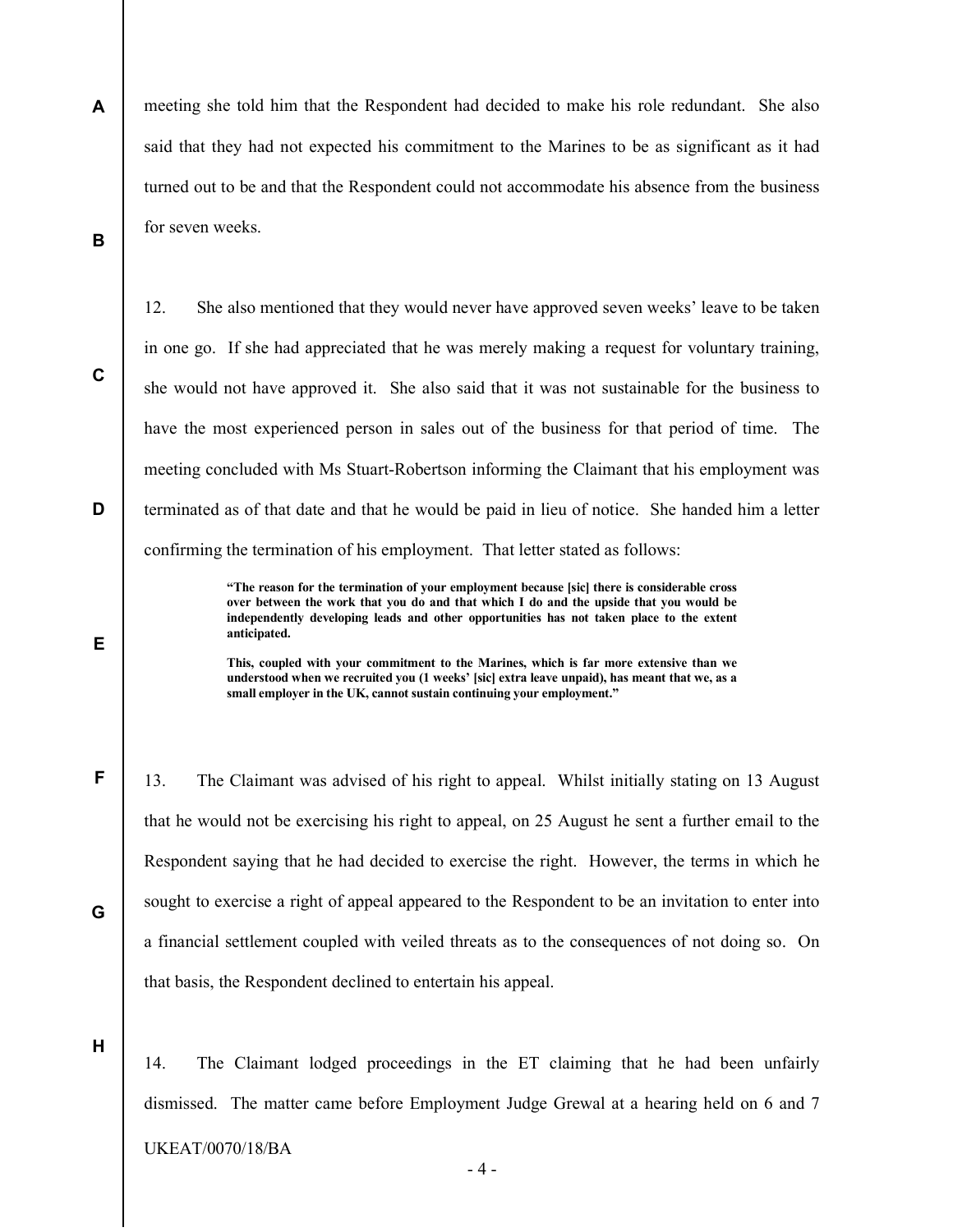A B April 2017. In a Reserved Judgment, the Employment Judge concluded that the reason for dismissal was that the Claimant was going to be absent from work for a period of seven weeks at a crucial time for the business and that the Respondent could not sustain such an absence. This was found to be some other substantial reason.

15. However, the Judge also found that the reason was connected with his membership of a reserve force. Accordingly, pursuant to section 108(5) of the ERA, the Tribunal concluded that it did have jurisdiction to consider his complaint of unfair dismissal, notwithstanding the fact that he did not have two years' service.

16. The Tribunal then went on to consider whether the dismissal was fair or unfair. As to this the Tribunal said as follows at paragraphs 42 to 46 in the Judgment:

> "42. I then considered whether the reason for the dismissal (set out paragraph 38 above) amounts to some other substantial reason of a kind such as to justify dismissal of the Claimant. The Respondent's case was that that reason, together with other reasons, amounted to some other substantial reason. I concluded that it was a substantial reason, in that it was a serious and potentially valid reason for terminating someone's employment. I also considered whether it fell within section 98(2) or outside it, in other words, whether it was a reason relating to conduct or something different from that. I concluded that it was more appropriately classified as "some other substantial reason" rather than a "reason relating to conduct" because although there were some concerns about the manner in which the Claimant had approached the whole issue and they fed into the decision to dismiss, the primary concern was the Claimant's absence from the business for seven weeks. The main issue was not whether the Claimant had behaved improperly, but whether the Respondent could continue to employ someone in the Claimant's role at his salary if he was going to be absent from seven weeks at a crucial time for the business.

43. Having concluded that there was a potentially fair reason for the dismissal, I considered whether the Respondent acted reasonably in all the circumstances of the case as treating it as a sufficient reason for dismissing the Claimant. In doing so, I took into account the following factors. In his emails of 1 and 2 August the Claimant made it clear to the Respondent that he was going to be absent from work from 26 August to 16 October that year. It was clear that nothing was going to make him change his mind about that. Although the Respondent was not aware of it at the time, he had on 22 July signed and returned his Additional Duties Commitment form and had thereby committed himself to the exercise. At that stage the Respondent had been in business for only one year and it was not performing as well as had been expected. It had only four employees, of whom the Claimant was the most senior and the most expensive. It was coming up to the busiest time of the year for the business and the Claimant's absence would have an impact on the business beyond the period of his absence. A small, new, not very successful business could not continue to employ a Business Development Manager at £70,000 a year if that Manager was going to be away from work for seven weeks at a crucial time for the business.

44. I considered whether the failure to hold a meeting before the decision to dismiss was made or to give the Claimant notice of the meeting on 5 August made the dismissal unfair. By the time the decision to dismiss was made, the Claimant had already decided that he was going to undertake the exercise and had committed himself to it. It is difficult to see what a meeting

C

D

E

F

G

H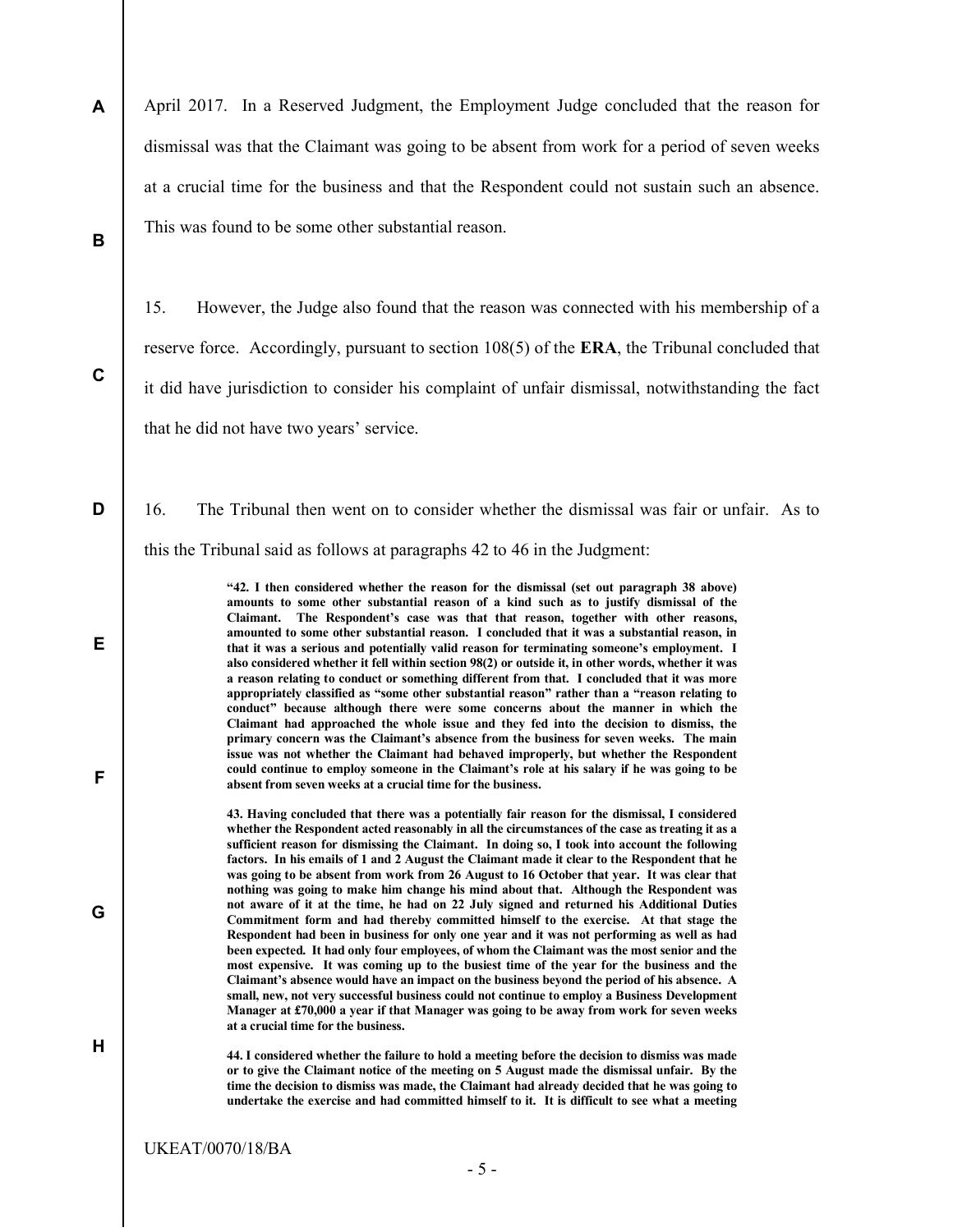before the decision to dismiss was made would have achieved. There was nothing in the evidence to indicate that if the Claimant had been warned that he would be dismissed if he insisted on going to the exercise in the US, he would have changed his mind. He did not at any stage in the meeting of 5 August say that he would not attend the exercise if that would prevent his dismissal. Holding a meeting before the decision to dismiss was made would not have made any difference to the outcome. Equally, had the Claimant been given more notice of the meeting on 5 August or the purpose of the meeting, it is difficult to see what difference it would have made. The parties had come to an impasse. The Claimant was going to the exercise in the US for seven weeks. The Respondent could not continue to employ him if he was going to be away for that length of time at that juncture. A parting of the ways was inevitable.

45. In considering whether the Respondent acted reasonably in all the circumstances, in treating the Claimant's impending absence as a sufficient reason for dismissing him, I also took into account the way in which he had approached the issue with his employers. He did not discuss the matter with his employer before putting his name down for the exercise. He first informed his employer of it in passing and conveyed it as something which he had to do as opposed to something which he had chosen to do. He never filled in a leave application form for the period. He did not provide anything in writing from the Royal Marines to confirm that they required his presence elsewhere at that time. He committed himself to the exercise on 22 July without having sought and obtained permission from his employer to be away for that period.

46. Having taken into account all those circumstances, I concluded that the Respondent acted reasonably in treating the Claimant's impending absence of seven weeks from work as a sufficient reason for dismissing him and that the dismissal was fair. In case I am wrong in that decision and any procedural flaw (such as the failure to hold a meeting before deciding to dismiss) makes the dismissal unfair, I would not have awarded any compensation on the basis that rectifying that flaw would not have had any impact on the outcome."

17. The Claimant appealed against that Decision. Permission was refused on the sift by Her Honour Judge Eady QC. However, at a Rule 3(10) Hearing before Her Honour Judge Katherine Tucker, permission was granted to proceed on two grounds of appeal set out in an amended Notice. These were that:

- a) The Tribunal erred in that it conflated matters that were relevant to a Polkey reduction with matters that were relevant to substantive unfairness. In the alternative, it was said that the finding that the dismissal was not unfair was perverse.
- b) The Tribunal erred when it stated at paragraph 44 of the Reasons that there was nothing in the evidence to indicate that if the Claimant had been warned that he would be dismissed if he insisted on the exercise in the US, he would have changed his mind. Reliance is placed upon the transcript of the notes of the meeting on 5 August as showing that the Claimant did indicate that he may have changed his mind had there been a meeting and the position had been made clear to him in advance.

A

B

C

D

E

F

G

H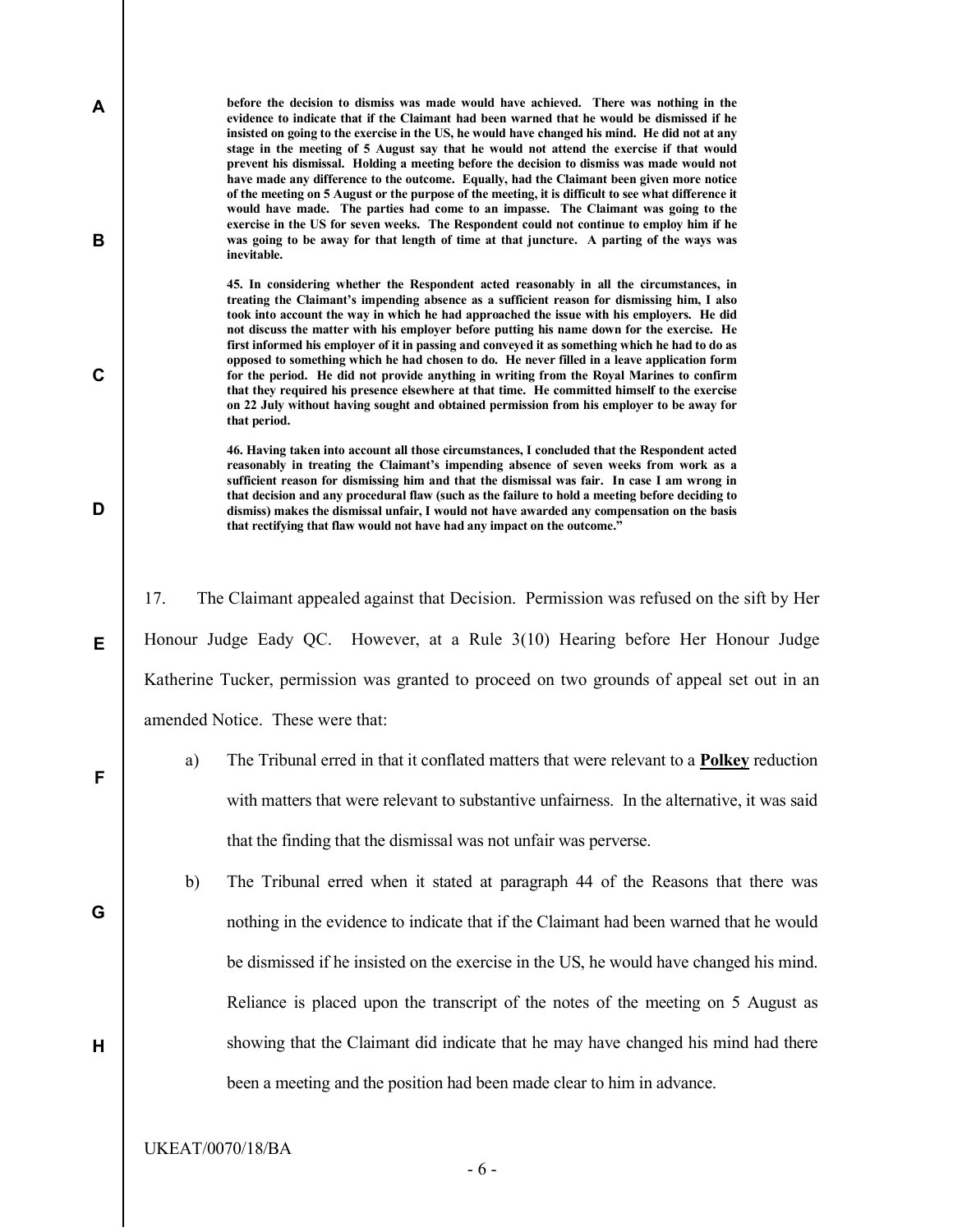#### A Legal Framework

|   | 18.<br>Section 98 of the ERA, so far as relevant, provides:                                                                                                                                                                                                                                                                                                                                                                                                                                                                                                                                                                                                                                                                                                                                    |
|---|------------------------------------------------------------------------------------------------------------------------------------------------------------------------------------------------------------------------------------------------------------------------------------------------------------------------------------------------------------------------------------------------------------------------------------------------------------------------------------------------------------------------------------------------------------------------------------------------------------------------------------------------------------------------------------------------------------------------------------------------------------------------------------------------|
|   | "(1) In determining for the purposes of this Part whether the dismissal of an employee is fair<br>or unfair, it is for the employer to show -                                                                                                                                                                                                                                                                                                                                                                                                                                                                                                                                                                                                                                                  |
| B | (a) the reason (or, if more than one, the principal reason) for the dismissal, and                                                                                                                                                                                                                                                                                                                                                                                                                                                                                                                                                                                                                                                                                                             |
|   | (b) that it is either a reason falling within subsection (2) or some other substantial<br>reason of a kind such as to justify the dismissal of an employee holding the position<br>which the employee held.                                                                                                                                                                                                                                                                                                                                                                                                                                                                                                                                                                                    |
|   | (2) A reason falls within this subsection if it -                                                                                                                                                                                                                                                                                                                                                                                                                                                                                                                                                                                                                                                                                                                                              |
| C | (a) relates to the capability or qualifications of the employee for performing work of<br>the kind which he was employed by the employer to do,                                                                                                                                                                                                                                                                                                                                                                                                                                                                                                                                                                                                                                                |
|   | (b) relates to the conduct of the employee,                                                                                                                                                                                                                                                                                                                                                                                                                                                                                                                                                                                                                                                                                                                                                    |
|   | (c) is that the employee was redundant, or                                                                                                                                                                                                                                                                                                                                                                                                                                                                                                                                                                                                                                                                                                                                                     |
|   | (d) is that the employee could not continue to work in the position which he held<br>without contravention (either on his part or on that of his employer) of a duty or<br>restriction imposed by or under an enactment.                                                                                                                                                                                                                                                                                                                                                                                                                                                                                                                                                                       |
| D |                                                                                                                                                                                                                                                                                                                                                                                                                                                                                                                                                                                                                                                                                                                                                                                                |
|   | (4) Where the employer has fulfilled the requirements of subsection (1), the determination of<br>the question whether the dismissal is fair or unfair (having regard to the reason shown by the<br>employer) -                                                                                                                                                                                                                                                                                                                                                                                                                                                                                                                                                                                 |
| Е | (a) depends on whether in the circumstances (including the size and administrative<br>resources of the employer's undertaking) the employer acted reasonably or<br>unreasonably in treating it as a sufficient reason for dismissing the employee, and                                                                                                                                                                                                                                                                                                                                                                                                                                                                                                                                         |
|   | (b) shall be determined in accordance with equity and the substantial merits of the<br>case."                                                                                                                                                                                                                                                                                                                                                                                                                                                                                                                                                                                                                                                                                                  |
|   | 19.<br>Lord Bridge's seminal analysis of this provision, or, more accurately, an earlier version                                                                                                                                                                                                                                                                                                                                                                                                                                                                                                                                                                                                                                                                                               |
| F | of it in previous legislation, in <b>Polkey v A E Dayton Services Ltd</b> [1988] 1 AC 344, remains                                                                                                                                                                                                                                                                                                                                                                                                                                                                                                                                                                                                                                                                                             |
|   | as important today as when it was first decided 30 years ago:                                                                                                                                                                                                                                                                                                                                                                                                                                                                                                                                                                                                                                                                                                                                  |
| G | "Employers contesting a claim of unfair dismissal will commonly advance as their reason for<br>dismissal one of the reasons specifically recognised as valid by section $57(2)(a)$ , (b) and (c) of<br>the Employment Protection (Consolidation) Act 1978. These, put shortly, are: (a) that the<br>employee could not do his job properly; (b) that he had been guilty of misconduct; (c) that he<br>was redundant. But an employer having prima facie grounds to dismiss for one of these<br>reasons will in the great majority of cases not act reasonably in treating the reason as a<br>sufficient reason for dismissal unless and until he has taken the steps, conveniently classified in                                                                                               |
| н | most of the authorities as "procedural," which are necessary in the circumstances of the case<br>to justify that course of action. Thus, in the case of incapacity, the employer will normally not<br>act reasonably unless he gives the employee fair warning and an opportunity to mend his ways<br>and show that he can do the job; in the case of misconduct, the employer will normally not act<br>reasonably unless he investigates the complaint of misconduct fully and fairly and hears<br>whatever the employee wishes to say in his defence or in explanation or mitigation; in the case<br>of redundancy, the employer will normally not act reasonably unless he warns and consults<br>any employees affected or their representative, adopts a fair basis on which to select for |
|   | redundancy and takes such steps as may be reasonable to avoid or minimise redundancy by<br>redeployment within his own organisation. If an employer has failed to take the appropriate<br><b>UKEAT/0070/18/BA</b>                                                                                                                                                                                                                                                                                                                                                                                                                                                                                                                                                                              |
|   |                                                                                                                                                                                                                                                                                                                                                                                                                                                                                                                                                                                                                                                                                                                                                                                                |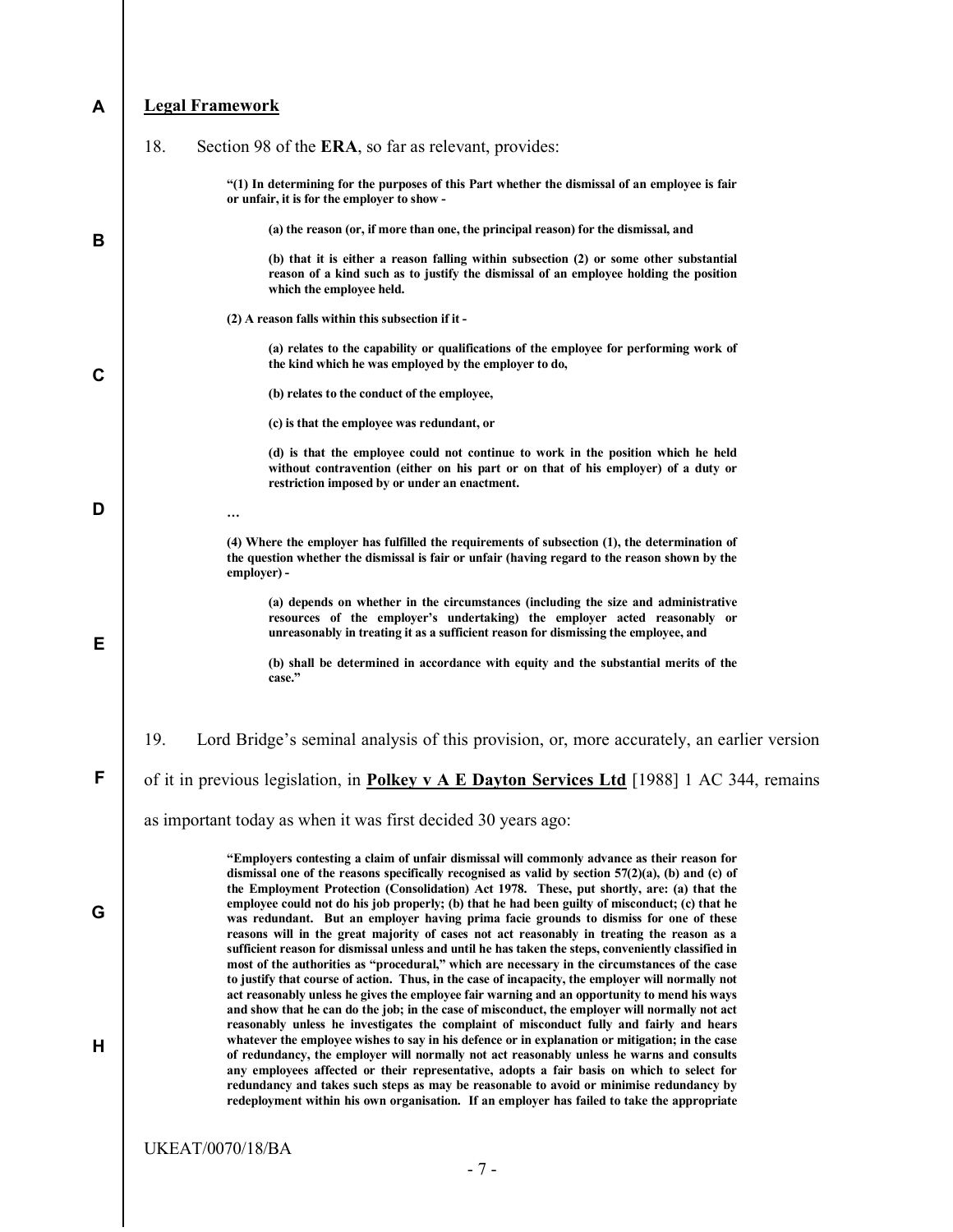procedural steps in any particular case, the one question the industrial tribunal is not permitted to ask in applying the test of reasonableness posed by section 57(3) is the hypothetical question whether it would have made any difference to the outcome if the appropriate procedural steps had been taken. On the true construction of section 57(3) this question is simply irrelevant. It is quite a different matter if the tribunal is able to conclude that the employer himself, at the time of dismissal, acted reasonably in taking the view that, in the exceptional circumstances of the particular case, the procedural steps normally appropriate would have been futile, could not have altered the decision to dismiss and therefore could be dispensed with. In such a case the test of reasonableness under section 57(3) may be satisfied.

My Lords, I think these conclusions are fully justified by the cogent reasoning of Browne-Wilkinson J in Sillifant v Powell Duffryn Timber Ltd [1983] IRLR 91 to which my noble and learned friend the Lord Chancellor has already drawn attention." (Page 364B-H)

#### C Ground 1

A

B

D

E

F

Conflation of Polkey reduction with the test of unfairness under section 98(4)

20. The Claimant's argument, developed with some skill on his behalf by Mr Rad Kohanzad of counsel, is that the Tribunal's analysis in paragraph 44 of the Judgment suggests that it had asked itself the impermissible question as to whether the taking of the requisite procedural steps, in this case prior notice of the meeting at which the Claimant may be dismissed and the holding of such a meeting prior to the final decision to dismiss, would have made any difference to the outcome. Particular reliance is placed upon the following passages in paragraph 44 of the Judgment:

- a) "It is difficult to see what a meeting before the decision to dismiss was made would have achieved";
- b) "Holding a meeting before the decision to dismiss was made would not have made any difference to the outcome";
- G

H

c) "Equally, had the Claimant been given more notice of the meeting on 5 August or the purpose of the meeting, it is difficult to see what difference it would have made".

21. At a superficial level, and taking these sentences in isolation, one can see the basis for Mr Kohanzad's concerns. The language used in these sentences does appear to indicate that the Tribunal was asking itself the one question Lord Bridge in Polkey had said it should not.

#### UKEAT/0070/18/BA

- 8 -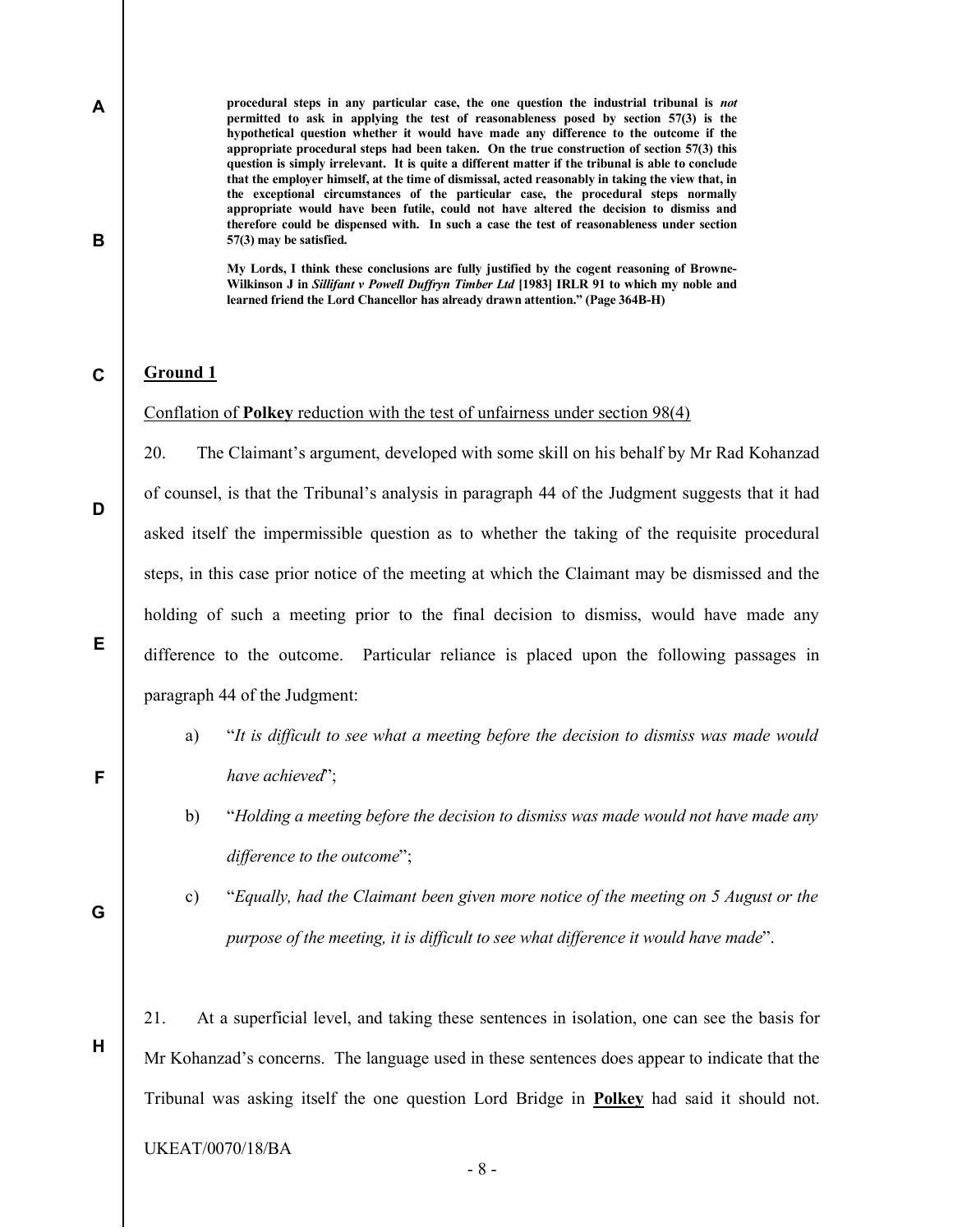A B However, it would be unfair to read sentences such as these in isolation without regard to what is said in the whole of the paragraph and indeed all of the Judgment. When the sentences are read in that context, it is, in my judgment, quite clear that the Tribunal not only had the correct test in mind but also applied that test correctly.

22. Thus, we see that, having set out statutory provisions at paragraph 4 of the Reasons, the Tribunal identifies the correct question at the beginning of paragraph 43: "Having concluded that there was a potentially fair reason for the dismissal, I considered whether the Respondent acted reasonably in all the circumstances of the case as treating it as a sufficient reason for dismissing the Claimant". That was undoubtedly a correct statement of the relevant test under section 98(4) of the ERA.

- 23. Then at paragraph 44, the Tribunal began by stating, "I considered whether the failure to hold a meeting before the decision to dismiss was made or to give the Claimant notice of the meeting on 5 August made the dismissal unfair". This makes it clear, in my judgment, that far from considering the hypothetical question of whether there would have been any difference to the outcome if a meeting had been held, the Tribunal was focusing on whether the failure to hold a meeting before the decision rendered the dismissal unfair. That was clearly something which the Tribunal had to consider. The Claimant's case was put on the basis that the failure to hold a meeting in advance of 5 August was unfair. It would have been wholly artificial for the Tribunal to seek to determine the question of whether the dismissal was fair or unfair without considering what effect that failure had on the fairness of the dismissal.
- 24. The Tribunal then proceeded to reiterate the finding of fact, which it had already made earlier in the Decision, that by the time of the decision to dismiss the Claimant had already

C

D

E

G

F

H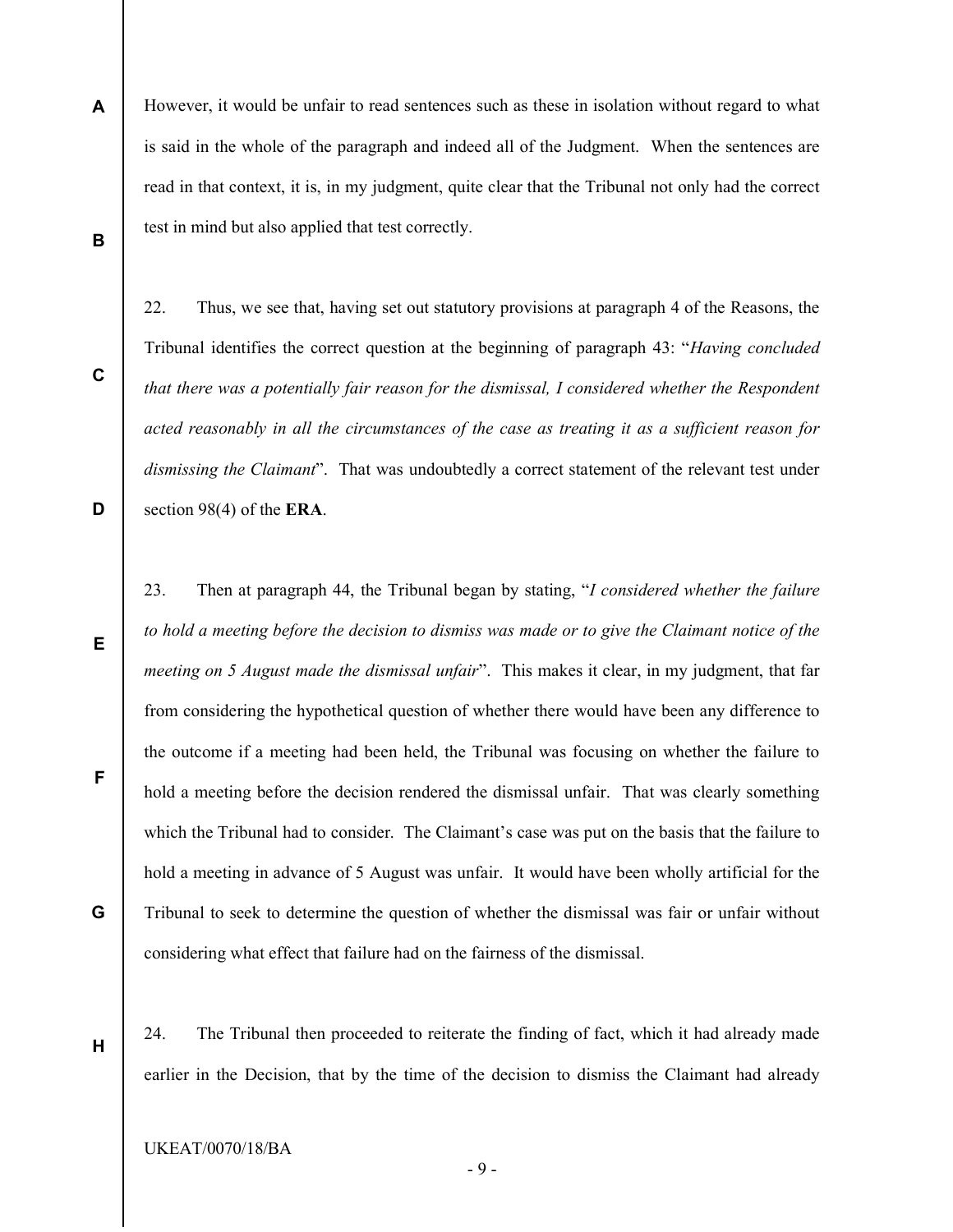decided that he was going to undertake the exercise and had committed himself to it. In other words, there was nothing that was going to result in a change in the Claimant's position that he would be taking seven weeks off to attend the exercise. In that context, the Tribunal was entitled to conclude, it seems to me, that the failure to hold a meeting in advance was not unfair because, on the facts of this case, it would not have changed anything. It is for that reason that the Tribunal also states in the same paragraph that, "The parties had come to an impasse" and, "A parting of the ways was inevitable."

C

D

E

F

G

H

A

B

25. This is not, for example, a misconduct case where it would usually be considered necessary to hold a meeting in order to consider the employee's explanations for the impugned conduct. This was a dismissal for some other substantial reason, that reason being that the Respondent could not sustainably permit the Claimant to take seven weeks' leave. In that context, it was open to the Tribunal to make a finding of fact that an earlier meeting would not have changed the position because of the Claimant's firm commitment to the exercise.

26. The Tribunal was not, in my judgment, considering a hypothetical scenario on what might have happened had there been an earlier meeting but was making conclusive findings of fact based on the certainty, in its view, that the Claimant would be taking seven weeks' leave. Mr Bacon submitted that the evidence was such that once the ADC form had been signed, it was impossible for the Claimant to change his mind and that he could not do so. Mr Kohanzad is perhaps correct to say that there was no finding as such by the Tribunal that it was *impossible* for the Claimant to change his mind. However, the Tribunal did say that nothing would make him change his mind (see paragraph 43). Having regard to the evidence that was before the Tribunal, including the terms of the ADC form, the Claimant's own evidence that by signing the form he was now under military law and subject to the Service Discipline Act, and that he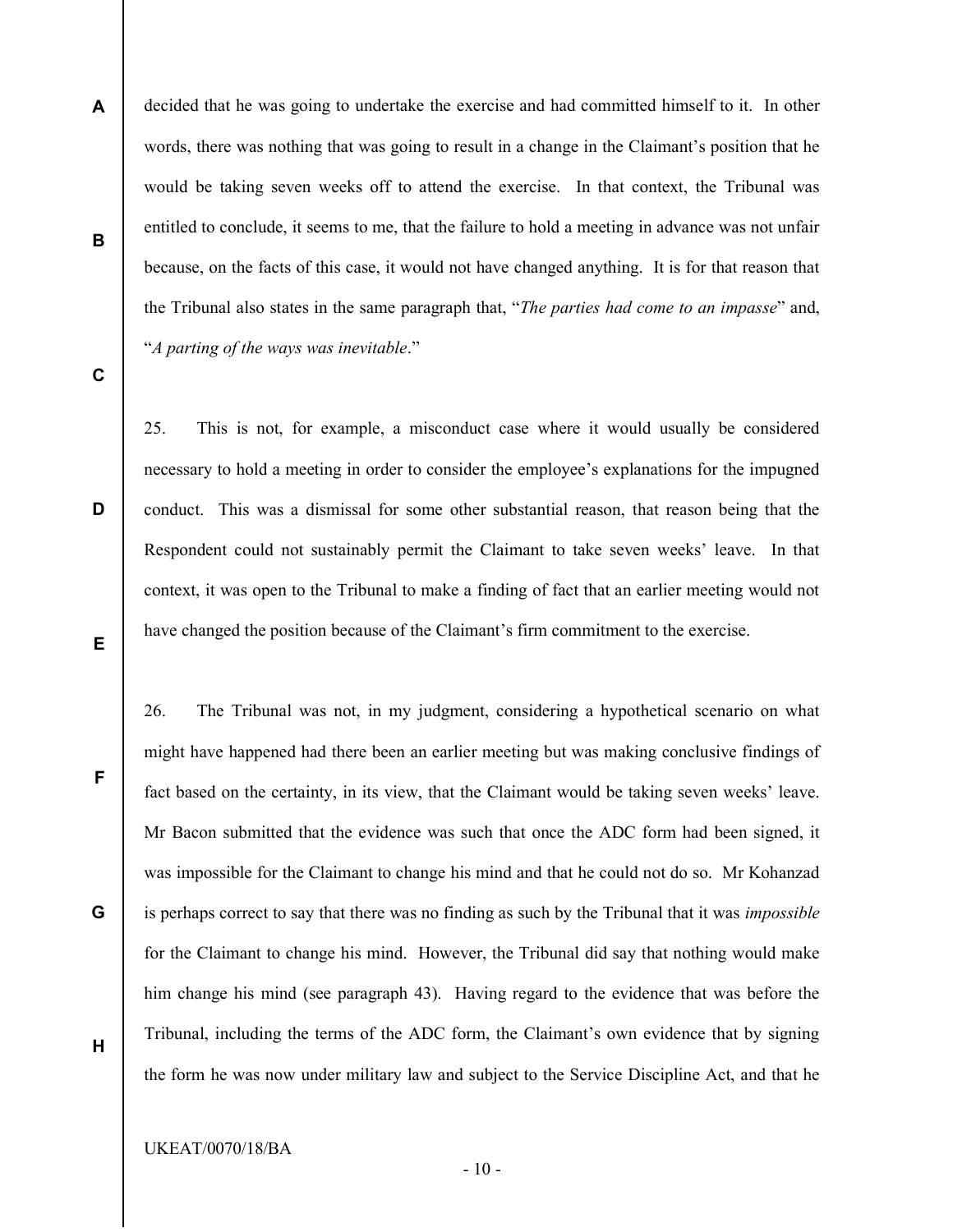A had to be present for duty on the dates set out in the ADC, that was clearly a finding open to the Tribunal to make.

27. Mr Kohanzad said that looking at the ADC documents there was 'wriggle room' in terms of the commitment. He took me to a passage in the ADC form, which provided as follows: "In exceptional circumstances, should I wish to terminate my period of ADC service before the expiry of this commitment, I will be required to submit the request, in writing, to NPT Reserves through my Commanding Officer". However, a proper reading of that passage is not that it provides any 'wriggle room' to get out of the exercise altogether but that in exceptional circumstances, it may be possible to terminate it early once it has commenced. It does not undermine in any way the Tribunal's conclusion that there was nothing that would make the Claimant change his mind about the exercise in this case.

28. The Tribunal did expressly undertake the Polkey analysis of whether taking the procedural steps would have made any difference. It did so in paragraph 46 of the Judgment where it considered the alternative case in the event that the dismissal was unfair. The Tribunal concluded that no compensation would have been awarded on the basis that "rectifying that flaw would not have had any impact on the outcome". The fact that the Tribunal undertook a separate Polkey analysis in this paragraph supports, in my judgment, the conclusion that the analysis in paragraph 44, notwithstanding any superficial similarity to the **Polkey** assessment, was not impermissible. That deals with ground 1, which, for the reasons set out above, is dismissed.

H

B

C

D

E

F

G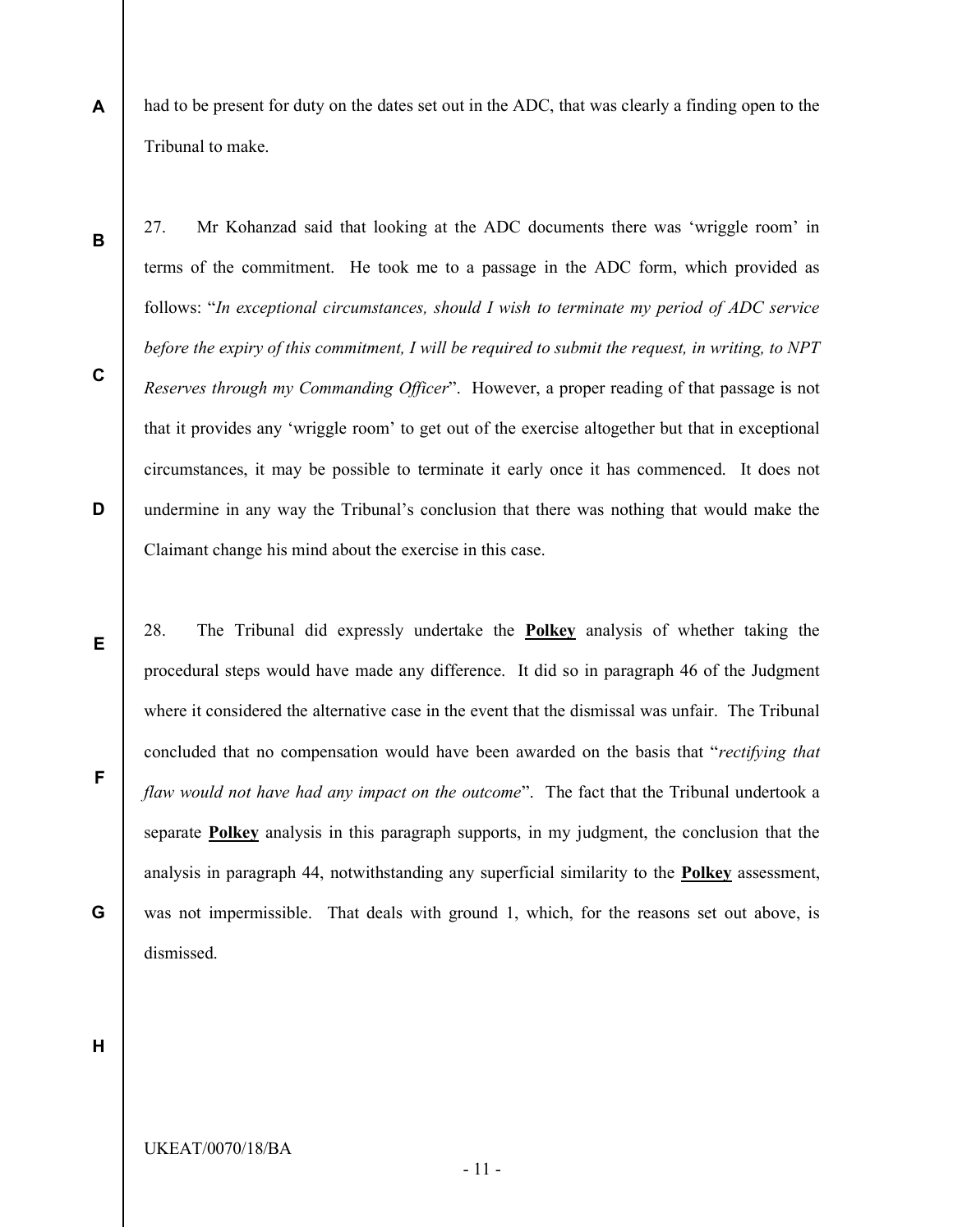| A           | <b>Ground 2</b>                                                                                                                                                                                                                                                                                                                                                                                                                                                                                                                                                                                                                                                                                                                                                                                                                                                                                |
|-------------|------------------------------------------------------------------------------------------------------------------------------------------------------------------------------------------------------------------------------------------------------------------------------------------------------------------------------------------------------------------------------------------------------------------------------------------------------------------------------------------------------------------------------------------------------------------------------------------------------------------------------------------------------------------------------------------------------------------------------------------------------------------------------------------------------------------------------------------------------------------------------------------------|
|             | 29.<br>I turn now to consider ground 2. Here the Claimant takes issue with the Tribunal's                                                                                                                                                                                                                                                                                                                                                                                                                                                                                                                                                                                                                                                                                                                                                                                                      |
|             | conclusion that, "There was nothing in the evidence to indicate that if the Claimant had been                                                                                                                                                                                                                                                                                                                                                                                                                                                                                                                                                                                                                                                                                                                                                                                                  |
| B           | warned that he would be dismissed if he insisted on going to the exercise in the US, he would                                                                                                                                                                                                                                                                                                                                                                                                                                                                                                                                                                                                                                                                                                                                                                                                  |
|             | have changed his mind". The short point made by Mr Kohanzad here is that there was evidence                                                                                                                                                                                                                                                                                                                                                                                                                                                                                                                                                                                                                                                                                                                                                                                                    |
|             | contained in the transcript of the 5 August meeting indicating that the Claimant may have been                                                                                                                                                                                                                                                                                                                                                                                                                                                                                                                                                                                                                                                                                                                                                                                                 |
|             | prepared not to go on the exercise if given an ultimatum that going on it would result in his                                                                                                                                                                                                                                                                                                                                                                                                                                                                                                                                                                                                                                                                                                                                                                                                  |
| $\mathbf c$ | dismissal.                                                                                                                                                                                                                                                                                                                                                                                                                                                                                                                                                                                                                                                                                                                                                                                                                                                                                     |
|             |                                                                                                                                                                                                                                                                                                                                                                                                                                                                                                                                                                                                                                                                                                                                                                                                                                                                                                |
|             | 30.<br>There are two extracts in the transcript of relevance. The first extract provides as                                                                                                                                                                                                                                                                                                                                                                                                                                                                                                                                                                                                                                                                                                                                                                                                    |
| D           | follows:                                                                                                                                                                                                                                                                                                                                                                                                                                                                                                                                                                                                                                                                                                                                                                                                                                                                                       |
|             | "ASR: Yeah and the reality is we would never approve that type of leave for that length of<br>time anyway.                                                                                                                                                                                                                                                                                                                                                                                                                                                                                                                                                                                                                                                                                                                                                                                     |
|             | AH: Okay, but [overspeaking] and it was requested and what wasn't done was this meeting to<br>discuss it in a way and manner in which to you or to Joseph to express any hesitation on it and                                                                                                                                                                                                                                                                                                                                                                                                                                                                                                                                                                                                                                                                                                  |
| Е           | had that been done, it would've been quite easy for me to have had a discussion with my CO<br>and the TO and the other members of the [unclear] that were involved in me going on this<br>training, to do another training in another, you know, period."                                                                                                                                                                                                                                                                                                                                                                                                                                                                                                                                                                                                                                      |
|             | 31.<br>The second extract provides as follows:                                                                                                                                                                                                                                                                                                                                                                                                                                                                                                                                                                                                                                                                                                                                                                                                                                                 |
| F           | "AH: I'm not being facetious, I'm just saying it's, you know, if you thought about it from<br>every angle, I would've thought the most normal course of action would be to have a meeting<br>with me, sit down with someone and have a conversation and actually discuss whatever the<br>issues are, and had the Marines been such an issue, and had our - I'm not saying I would've<br>done, but had you raised it as such a concern that you couldn't have me at the business, then I<br>may have been able to find another way. I may not, so I may have said, "Actually, I have to do<br>this, this is something that I want to do and it's part of the amount of training that I have to do<br>and there's no other way for me to make up the time" or I may have said, "Well, actually,<br>okay, I'll put that aside and I'll have to make up that training next year, early next year." |
| G           |                                                                                                                                                                                                                                                                                                                                                                                                                                                                                                                                                                                                                                                                                                                                                                                                                                                                                                |
|             | 32.<br>In light of these passages, submits Mr Kohanzad, there was no proper basis for the                                                                                                                                                                                                                                                                                                                                                                                                                                                                                                                                                                                                                                                                                                                                                                                                      |
|             | Tribunal's conclusion that there was no evidence to indicate that the Claimant would, if warned                                                                                                                                                                                                                                                                                                                                                                                                                                                                                                                                                                                                                                                                                                                                                                                                |
| H           | that dismissal was a consequence of going on the exercise, change his mind. As that finding                                                                                                                                                                                                                                                                                                                                                                                                                                                                                                                                                                                                                                                                                                                                                                                                    |
|             | was central to both the conclusion on unfairness and the <b>Polkey</b> reduction, those conclusions                                                                                                                                                                                                                                                                                                                                                                                                                                                                                                                                                                                                                                                                                                                                                                                            |
|             | must be considered unsafe.                                                                                                                                                                                                                                                                                                                                                                                                                                                                                                                                                                                                                                                                                                                                                                                                                                                                     |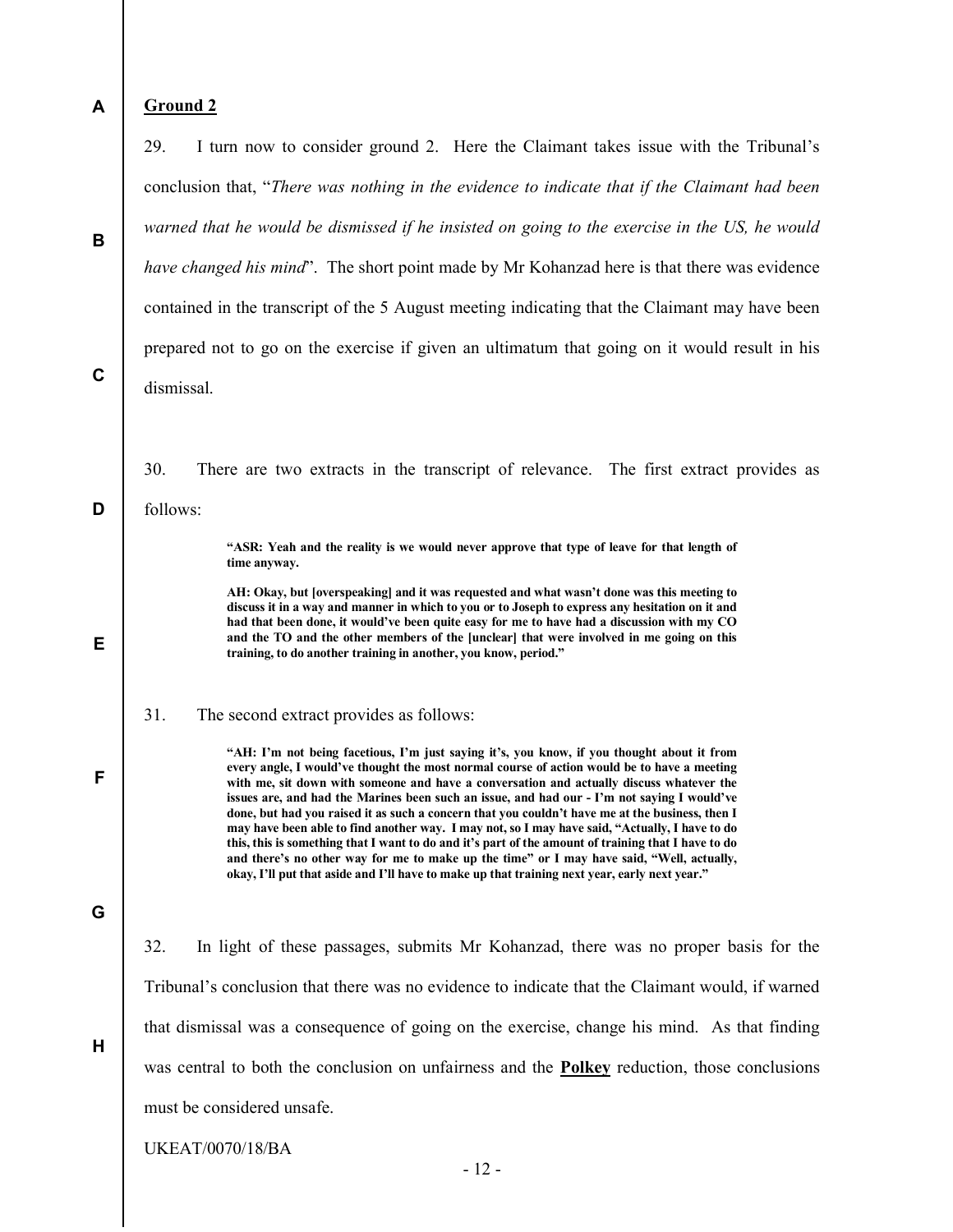- A B 33. There might have been something in this argument if in fact the Tribunal's conclusion was wholly unsupported by other evidence. The difficulty for the Claimant, in my judgment, is that there was substantial evidence to support the Tribunal's conclusion that the Claimant was committed to the exercise and was not going to change his position. Thus, at paragraph 21, the Tribunal referred to the fact that by signing the additional duties commitment form, the Claimant would commit himself to undertaking the exercise.
- C

D E 34. At paragraph 26 the Tribunal found that on 22 July the Claimant signed the additional duties commitment form. At paragraph 29 the Tribunal referred to the Claimant's email on 2 August 2016, in which he said, "As such, I am therefore obligated to undertake this training (and if not this then another)". In the same paragraph, the Tribunal made a finding of fact that, regardless of any concerns on the part of the Respondent, the Claimant was going to undertake the seven weeks' training. At paragraph 43, the Tribunal found as a fact that "It was clear that nothing was going to make him change his mind about [being absent from work from 26 August to 16 October that year]" because he had returned his additional duties commitment form and had thereby committed himself to the exercise.

35. In view of the numerous findings of fact supported by unambiguous evidence, there does not seem to me to be any real basis for suggesting the Tribunal erred in law in coming to the conclusion that it did. An error of law may arise where a finding of fact is wholly unsupported by the evidence or is contrary to all of the evidence. However, it is trite law that where there is evidence going both ways, it is a matter for the Tribunal to weigh up that evidence and reach a conclusion on it. That is precisely what the Tribunal did here.

H

F

G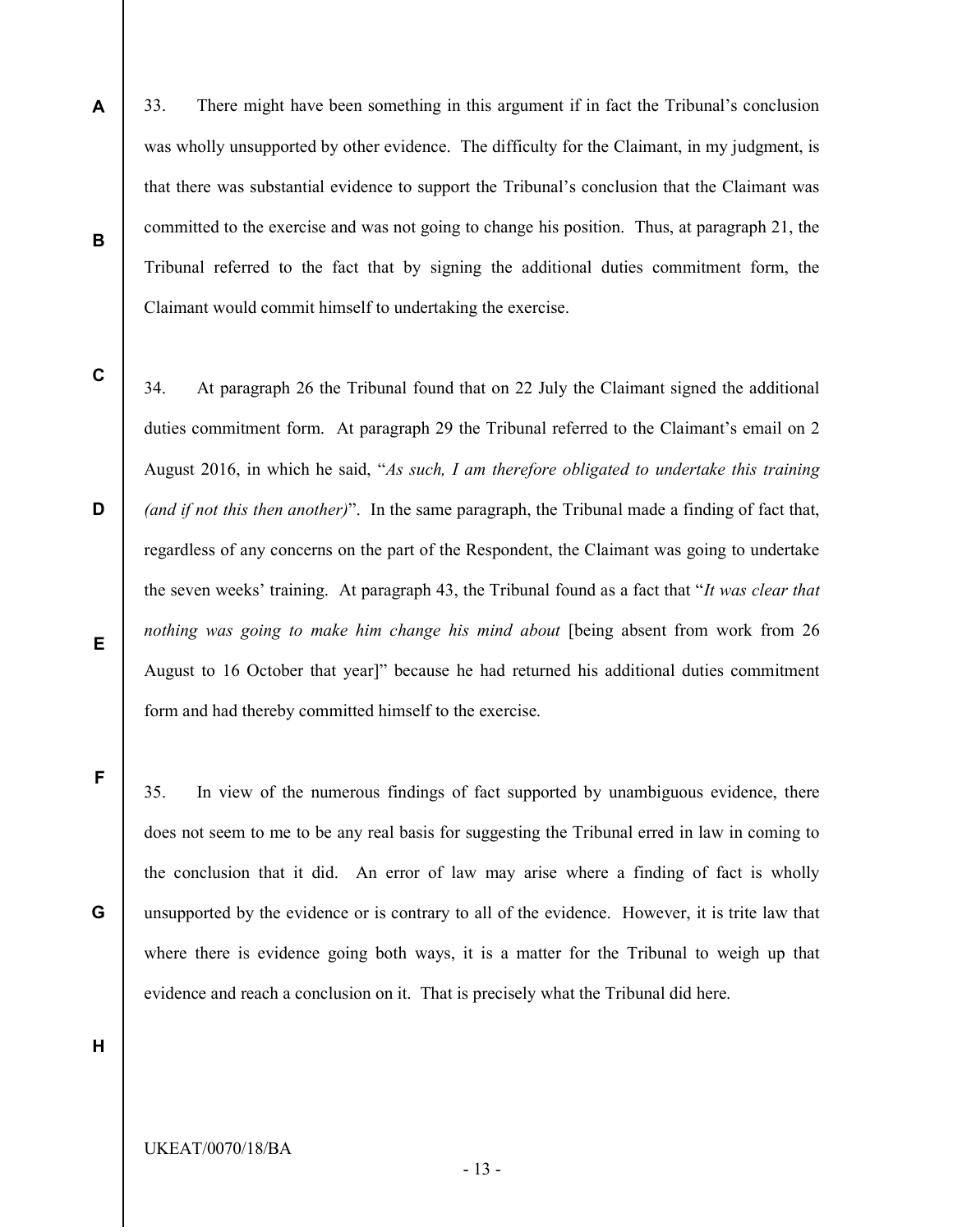- 36. The Claimant's argument amounts to little more than a challenge to a finding of fact, which the Tribunal was entitled to make. That would be reason enough on its own to dismiss this ground of appeal. However, even if there had not been considerable evidence going the other way, the Tribunal would still have been correct to say that there was nothing in the evidence to indicate that the Claimant would have changed his mind. The extracts from the transcript set out above, and I note that a further extract is relied upon from the Claimant's witness statement, would not support a finding that the Claimant would have changed his mind.
- C

D

E

A

B

37. The extracts are equivocal at best. The first extract said little more than the Claimant could have had a discussion with his CO and TO without giving any clear indication of what the outcome of any such discussion might be. In the second extract the Claimant says in terms that he was not saying that he would have changed his mind but that he may or may not have been able to find another way. None of that provides any definitive basis for saying the Tribunal erred in reaching its conclusion that there was no evidence that the Claimant would in fact change his mind. That finding, it seems to me, is entirely consistent with what is said in paragraph 43, as to be clear that nothing was going to make him change his mind about the exercise.

F

G

H

38. The Claimant also takes a point that the Respondent having opened the discussion on 5 August on the basis that the Claimant was to be made redundant, it was unsurprising that the Claimant did not thereafter explicitly say that if given an ultimatum, he would have chosen his job over the exercise. Putting aside the fact that that seems somewhat inconsistent with the suggestion that there was evidence that the Claimant would have or may have changed his mind if the ultimatum had been given, the question here was whether there was evidence which supported the Tribunal's conclusion that he would not have done so.